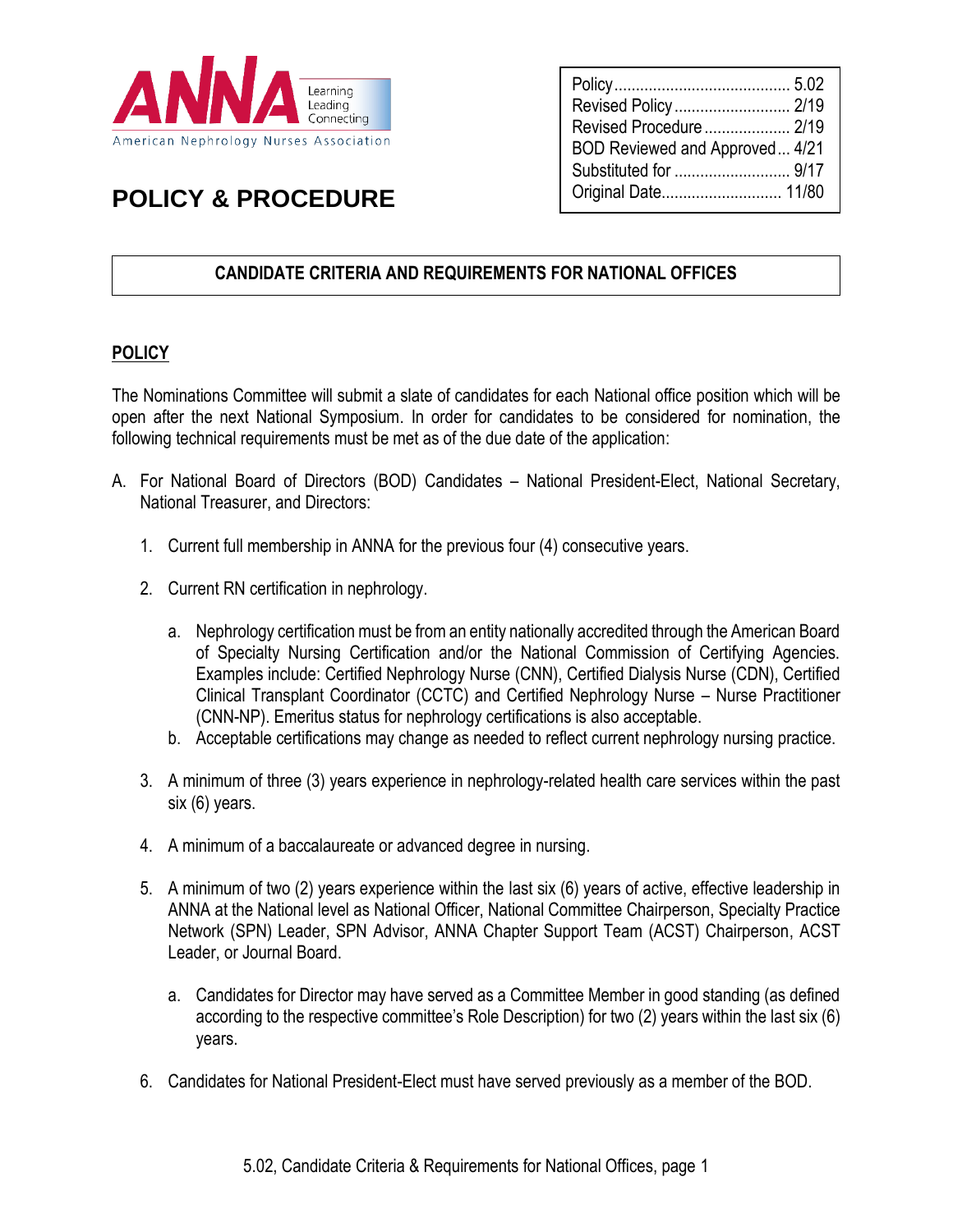- B. For National BOD Candidates Without a Baccalaureate or Advanced Degree in Nursing:
	- 1. Candidates for the National BOD **without** a baccalaureate or advanced degree in nursing will be considered for an exemption if they meet the following requirements:
		- a. For the office of National President-Elect:
			- (1) Baccalaureate or higher degree in any field.
			- (2) Ten (10) years consecutive membership in ANNA.
		- b. For the offices of National Secretary, National Treasurer, and Director:
			- (1) Baccalaureate or higher degree in any field.
			- (2) Five (5) years consecutive years membership in ANNA.
- C. For All National Elected Positions National President-Elect, National Treasurer, National Secretary, and Directors:
	- 1. Expected to be an active member of their local chapter.
	- 2. Other ANNA experience and leadership experience in other associations related to nursing, nephrology, transplant, or related therapies is also recommended but not required.
	- 3. Completion of the Candidate Packet by the required deadline.
	- 4. Ability and willingness to commit the necessary time to both preparation and travel for all role expectations including projects, conference calls, and meetings related to ANNA activities.
	- 5. Free of commitment to any other positions within ANNA or with any other organization that presents a conflict at the time the ANNA office would be assumed.
	- 6. Members who serve on the Nominations Committee during the year leading up to the deadline for submission of candidate packets are not eligible to run for a National BOD position.
	- 7. Compliance with ANNA Policy & Procedure 2.04, *Conflict of Interest Policy*.

#### **PROCEDURE**

#### **Application Procedure:**

- 1. Potential candidates are required to comply with Policy & Procedure 5.05, *Campaign Regulations for National Offices*.
- 2. Candidate packets are available on the ANNA website. All documents must be submitted electronically using the online application portal.
- 3. The National Office staff will inform the Nominations Committee Chairperson within three (3) working days when potential candidates have started a new online application.